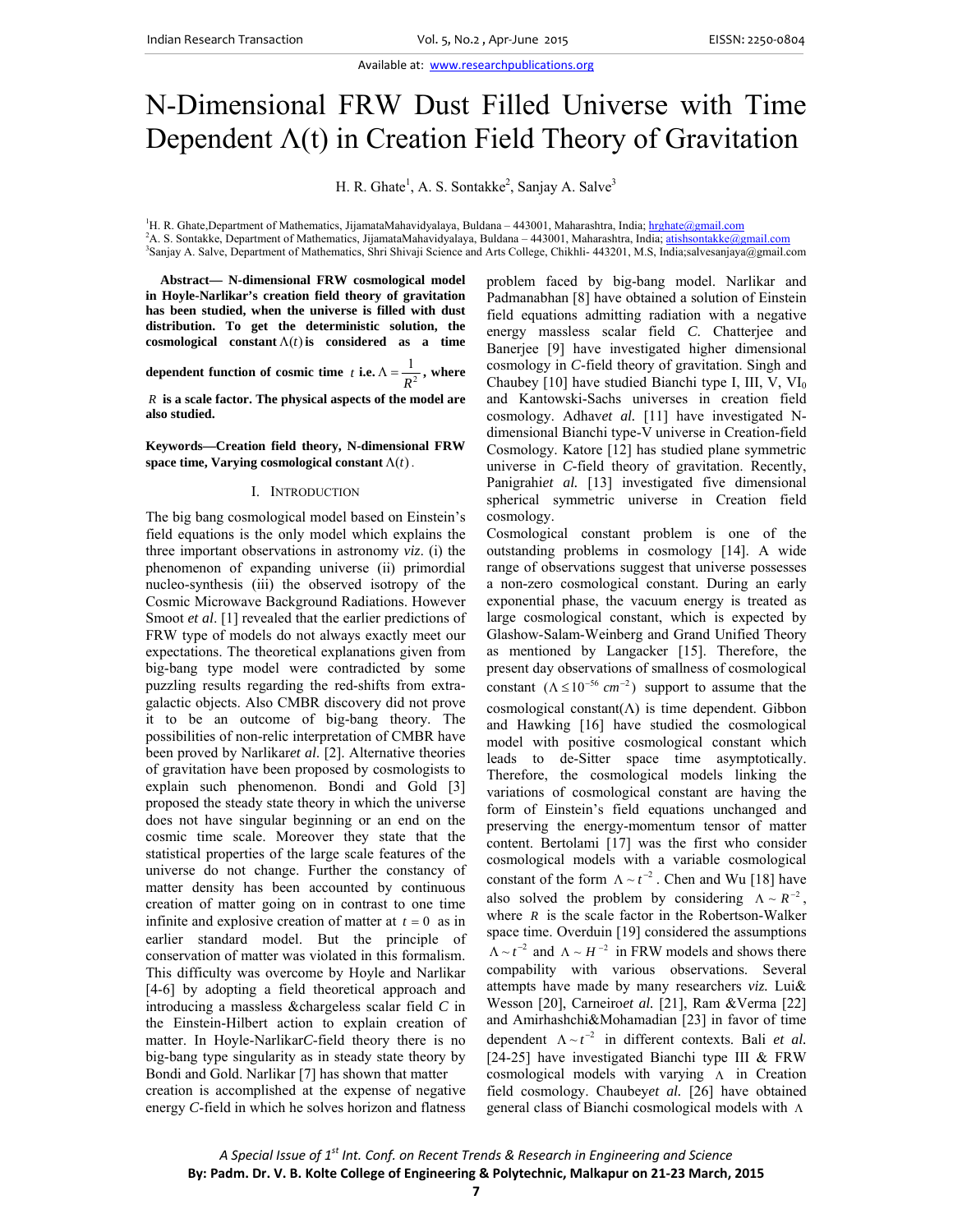in creation field cosmology. Recently, Ghate and Salve [27-31] have studied cosmological models with varying  $\Lambda(t)$  in creation field theory of gravitation.

In this paper, we have investigated N-Dimensional FRW space-time, when the universe is filled with dust distribution. To get the deterministic solution, the cosmological constant  $\Lambda(t)$  is considered as a time

dependent function of cosmic time *t* i.e. 
$$
\Lambda = \frac{1}{R^2}
$$
,

where  $R$  is a scale factor. This work is organized as follows. In Section 2, the model and field equations have been presented. The solution of field equations with special cases *viz*. Flat model  $(k = 0)$ , Closed model  $(k = 1)$  and Open model  $(k = -1)$  has been discussed in Section 3. In the last Section 4 concluding remarks have been expressed.

#### II. METRIC AND FIELD EQUATIONS:

We consider N-Dimensional FRW metric considered in the form

$$
ds^{2} = dt^{2} - R^{2}(t) \left[ \frac{dr^{2}}{1 - kr^{2}} + r^{2} (d\phi_{n-2})^{2} \right], \text{where}
$$
  
\n
$$
k = 0, \pm 1 \quad (1)
$$
  
\nand  
\n
$$
(d\phi_{n-2})^{2} = d\theta_{1}^{2} + \sin^{2} \theta_{1} d\theta_{2}^{2} + \sin^{2} \theta_{1} \sin^{2} \theta_{2} d\theta_{3}^{2} + \cdots
$$

 $-$ --+sin<sup>2</sup>  $\theta_1$ sin<sup>2</sup>  $\theta_2$  ---sin<sup>2</sup>  $\theta_{n-3}d\theta_{n-2}$ <sup>2</sup>. Here  $R(t)$  represents the scale factor.

Einstein field equations in Creation-field theory of gravitation [4-6] with varying  $\Lambda(t)$  are

$$
R_i^j - \frac{1}{2} R g_i^j = -8\pi G \bigg( T_i^j + T_i^j \bigg) - \Lambda g_i^j .
$$

(2)

The energy momentum tensor  $T_i^j$  for perfect fluid (*m*)

and  $T_i^j$  for creation field are given by

$$
T_i^j = (\rho + p)v_i v^j - pg_i^j
$$
 (3)

and

$$
T_i^j = -f(c_i c^j - \frac{1}{2} g_i^j C^\alpha C_\alpha).
$$
 (4)

Here  $\rho$  is the energy density of massive particle and *p* is the pressure.  $v_i$  are co-moving four velocities which obeys the relation  $v_i v^j = 1$ ,  $v_\alpha = 0$ ,  $\alpha = 1, 2, 3$ .The coupling constant between matter and creation field is greater than zero. It is assumed that creation field *C* is a function of time only i.e.  $C(x,t) = C(t)$ .

With the help of equations (3) and (4), the field equations (2) for the metric (1) are

$$
\frac{(n-1)(n-2)}{2}\frac{\dot{R}^2}{R^2} + \frac{(n-1)(n-2)}{2}\frac{k^2}{R^2} = 8\pi G\left(\rho - \frac{1}{2}f\,\dot{C}^2\right) + \Lambda
$$
\n(5)

$$
(n-2)\frac{\ddot{R}}{R} + \frac{(n-2)(n-3)}{2}\frac{\dot{R}^2}{R^2} + \frac{(n-2)(n-3)}{2}\frac{k^2}{R^2} =
$$
  
8 $\pi G\left(-p + \frac{1}{2}f\dot{C}^2\right) + \Lambda$   
(6)

where overhead dot () denotes differentiation with respect to cosmic time *t* .

The conservation equation

$$
\left(8\pi GT_{i}^{j} + \Lambda g_{i}^{j}\right)_{,j} = 0\tag{7}
$$

leads to

$$
8\pi\dot{G}\left[\rho-\frac{1}{2}f\dot{C}^{2}\right]+8\pi G\left[\dot{\rho}-f\dot{C}\ddot{C}+(n-1)\rho\frac{\dot{R}}{R}-\left(\rho-\frac{1}{2}\right)f\dot{C}^{2}\frac{\dot{R}}{R}+(n-1)\rho\frac{\dot{R}}{R}\right]+\dot{\Lambda}=0
$$

.(8)

Using  $G =$  constant, equation (8) leads to

$$
8\pi G\left[\frac{\dot{\rho}-f\dot{C}\ddot{C}+(n-1)\rho\frac{\dot{R}}{R}-}{(n-1)f\dot{C}^2\frac{\dot{R}}{R}+(n-1)p\frac{\dot{R}}{R}}\right]+\dot{\Lambda}=0.
$$
\n(9)

The universe is filled with dust distribution, hence using  $p = 0$ , equations (6) & (9) reduces to

$$
(n-2)\frac{\ddot{R}}{R} + \frac{(n-2)(n-3)}{2}\frac{\dot{R}^2}{R^2} + \frac{(n-2)(n-3)}{2}\frac{k^2}{R^2} = 4\pi G f \dot{C}^2 + \Lambda
$$

(10)

$$
8\pi G\dot{\rho} - 8\pi Gf\dot{C}\ddot{C} + 8(n-1)\pi G\rho\frac{\dot{R}}{R} - 8(n-1)\pi Gf\dot{C}^2\frac{\dot{R}}{R} + \dot{\Lambda} = 0
$$

$$
\begin{array}{c}(\phantom{a}\\\phantom{a}1\\ \phantom{a}1\end{array}
$$

#### III. SOLUTION OF THE FIELD EQUATIONS:

Following Hoyle and Narlikar, the source equation of *C*-field:  $C_i^i = n/f$  leads to  $C = t$ , for large values of r. Thus  $\dot{C} = 1$ .

# Using  $\dot{C} = 1$  in equations (5) and (10), we have

$$
\frac{(n-1)(n-2)}{2}\frac{\dot{R}^2}{R^2} + \frac{(n-1)(n-2)}{2}\frac{k^2}{R^2} = 8\pi G\left(\rho - \frac{1}{2}f\right) + \Lambda
$$
  
,  
(12)  

$$
(n-2)\frac{\ddot{R}}{R} + \frac{(n-2)(n-3)}{2}\frac{\dot{R}^2}{R^2} + \frac{(n-2)(n-3)}{2}\frac{k^2}{R^2} = 4\pi Gf + \Lambda
$$

 (13) To get deterministic solution in terms of cosmic time *t*, we assume that  $\Lambda = \frac{1}{R^2}$  $\Lambda = \frac{1}{R^2} [18].$ Solving equations (12) and (13), we get

*A Special Issue of 1st Int. Conf. on Recent Trends & Research in Engineering and Science* **By: Padm. Dr. V. B. Kolte College of Engineering & Polytechnic, Malkapur on 21‐23 March, 2015**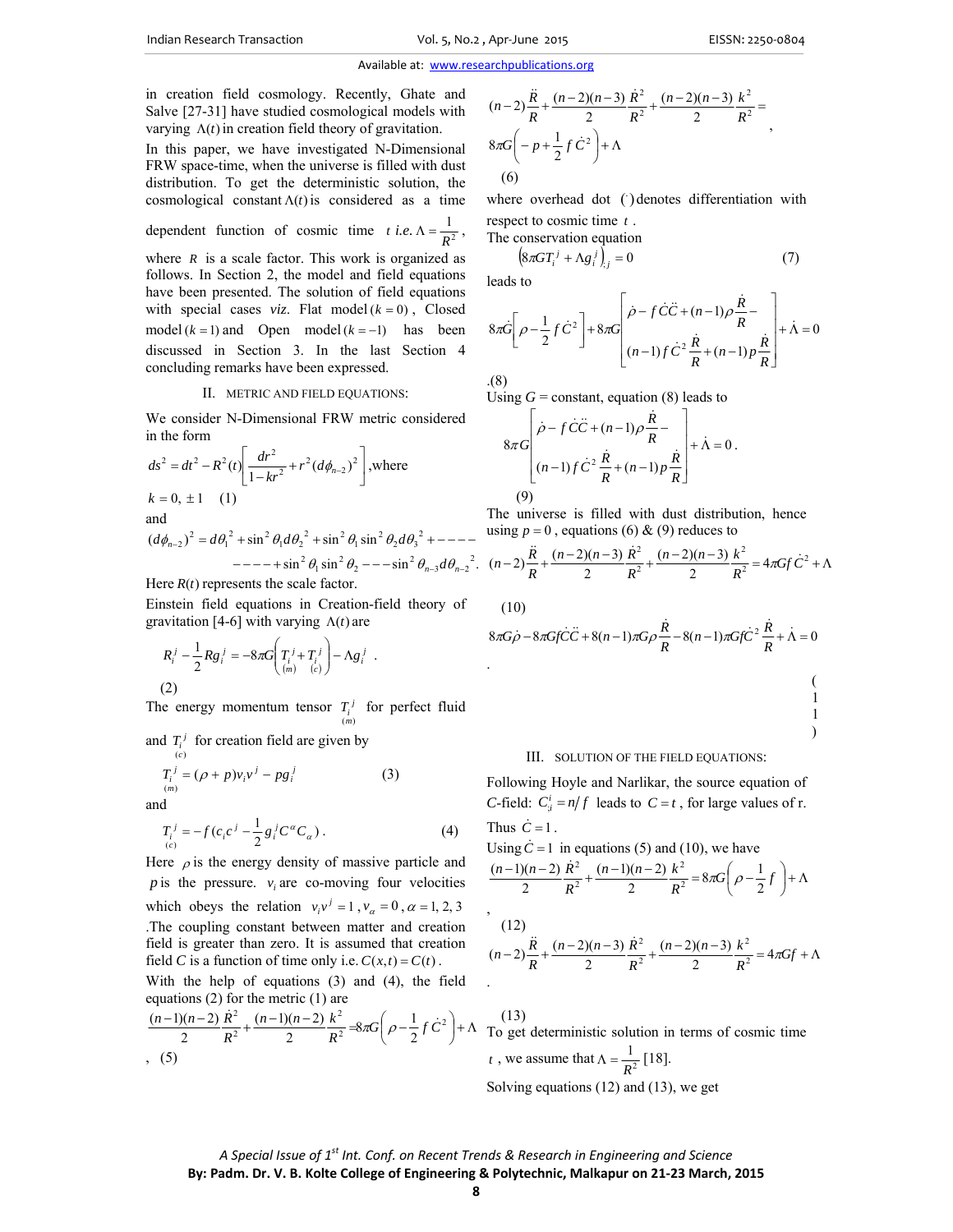Available at: www.researchpublications.org

$$
\frac{\ddot{R}}{R} + (n-2)\frac{\dot{R}^2}{R^2} + \frac{(n-2)^2k - 2}{(n-2)R^2} = \frac{8\pi G\rho}{(n-2)}.
$$
\n(14)

$$
ds^{2} = dt^{2} - \left(\frac{2 - (n-2)(n-3)k}{(n-2)(n-3)}\right) \sinh^{2} t \left[\frac{dr^{2}}{1 - kr^{2}} + r^{2} (d\phi_{n-2})^{2}\right]
$$
  
(27)

*dt*

 $\frac{du}{2} = dt$ , (28)

Now we consider three different cases: **Case (i): Flat Model**  $(k = 0)$ 

In this case, equation (20) leads to

 $\frac{dR}{dx}$  =

 $R^2 + \frac{2}{(n-2)(n-2)}$ 

 $+\frac{2}{(n-2)(n-3)}$ 

 $\Lambda = \frac{1}{R^2}$  in equation (13), we get  $\frac{n-2(n-3)k-2}{2}$   $\frac{1}{R^2}$  = 4 $\pi Gf$ *R*  $(n-2)(n-3)$  *R*  $(n-2)\frac{\ddot{R}}{R} + \frac{(n-2)(n-3)}{2}\frac{\dot{R}^2}{R^2} + \frac{[(n-2)(n-3)k-2]}{2}\frac{1}{R^2} = 4\pi$  $[(n-2)(n-3)k-2]$  $(n-2)\frac{\ddot{R}}{R} + \frac{(n-2)(n-3)}{2}\frac{\dot{R}^2}{R^2} + \frac{[(n-2)(n-3)k-2]}{2}\frac{1}{R^2} =$ 

(15)

Using  $\Lambda = \frac{1}{R^2}$ 

which again leads to

$$
(n-2)\ddot{R} + \frac{(n-2)(n-3)}{2}\frac{\dot{R}^2}{R^2} + \frac{[(n-2)(n-3)k-2]}{2}\frac{1}{R} = 4\pi GfR \text{ where } \beta = \sqrt{\frac{8\pi Gf}{(n-1)(n-1)}}
$$

(16)

To find the solution of equation (16), let  $\dot{R} = F(R)$ 

which implies  $\vec{R} = FF'$ , where  $F' = \frac{dF}{dR}$ . (17)

Using equation (17), equation (16) leads to

$$
\frac{dF^2}{dR} + \frac{(n-3)}{R}F^2 = \frac{8\pi GfR}{(n-2)} - \frac{(n-2)(n-3)k - 2}{(n-2)R},
$$
\n(18)

On integration equation (18) simplifies to

$$
F^{2} = \frac{8\pi Gf}{(n-2)(n-1)}R^{2} - \frac{(n-2)(n-3)k - 2}{(n-2)(n-3)}.
$$
 (19)

The integration constant taken to be zero for simplicity.

Using  $\dot{R} = F(R)$ , equation (19) simplifies to

$$
\frac{dR}{\sqrt{R^2 + \frac{2(n-1) - (n-1)(n-2)(n-3)k}{(n-3)8\pi Gf}}} = \sqrt{\frac{8\pi Gf}{(n-1)(n-2)}} dt
$$
\n(20)

which reduces to

$$
\frac{dR}{\sqrt{R^2 + \alpha^2}} = \beta \, dt \,,\tag{21}
$$

where

$$
\alpha^{2} = \frac{2(n-1)-(n-1)(n-2)(n-3)k}{(n-3)8\pi Gf}, \beta = \sqrt{\frac{8\pi Gf}{(n-1)(n-2)}}
$$

.(22)

.

Equation (21) on integration gives  $R = \alpha \sinh \beta t$  . (23)

In particular for  $\beta = 1$ , we have

$$
R^{2} = \left[ \frac{2 - (n-2)(n-3)k}{(n-2)(n-3)} \right] \sinh^{2} t
$$
 (24)  
\nd  $\Lambda = \frac{1}{n^{2}} = \left[ \frac{(n-2)(n-3)}{2(n-2)(n-3)k} \right] \cscch^{2} t$ . (25)

and 
$$
\Lambda = \frac{1}{R^2} = \left[ \frac{(n-2)(n-3)}{2 - (n-2)(n-3)k} \right] \cos ech^2 t
$$
. (25)

Using equation (23), (24) in equation (12), we have\n
$$
y = \frac{1}{2} \left( \frac{1}{2} \right)^2
$$

$$
\rho = \frac{1}{8\pi G} \left[ \frac{(n-1)(n-2)}{2} \frac{\dot{R}^2}{R^2} + \frac{(n-1)(n-2)k - 2}{2} \frac{1}{R^2} + 4\pi G f \right]
$$

 (26) Using equation  $(23)$  in metric  $(1)$ , we get

where 
$$
\beta = \sqrt{\frac{8\pi Gf}{(n-1)(n-2)}} = 1
$$
.  
Equation (28) on integration gives  
 $R = C_1 \sinh t$ , (29)

where 
$$
C_1 = \sqrt{\frac{2}{(n-2)(n-3)}}
$$
.

Using equations  $(26)$  and  $(29)$  in equation  $(11)$ , we have

$$
\frac{d\dot{C}^2}{dt} + 2(n-1)\coth t \dot{C}^2 = 2(n-1)\coth t \ . \tag{30}
$$

Equation (30) leads to

$$
\dot{C}^2 \sinh^{2(n-1)} t = 2(n-1) \int \coth t \cdot \sinh^{2(n-1)} t \, dt \; .
$$

(31)

On simplification equation (31) reduce to

$$
\dot{C} = 1, \qquad (32)
$$
\nwhich leads to

\n
$$
C = t, \qquad (33)
$$

which agrees with the value used in the source equation. Thus creation field *C* increases with time *t* .

Using equation (27), Flat cosmological model  $(k = 0)$ , leads to

$$
ds^{2} = dt^{2} - \left(\frac{2}{(n-2)(n-3)}\right) \sinh^{2} t \left[ dr^{2} + r^{2} (d\phi_{n-2})^{2} \right].
$$
\n(34)

The Energy mass density  $(\rho)$ , the cosmological constant ( $\Lambda$ ) and the deceleration parameter (*q*) becomes

$$
\rho = \frac{(n-2)}{8\pi G} \left[ 1 + \coth^2 t \right],\tag{35}
$$
\n
$$
\Lambda = \frac{(n-2)(n-3)}{2} \csc h^2 t,
$$
\n
$$
\frac{(36)}{R} = \sqrt{\frac{2}{(n-2)(n-3)}} \sinh t,
$$

(37)  $q = -\tanh^2 t$ ,

 (38) where  $8\pi Gf = (n-1)(n-2)$  and  $\beta = 1$  assumed. For Flat model (34), the energy density ( $\rho$ ) is positive for all values of cosmic time  $t$  if  $n \neq 2$ . The deceleration parameter  $q < 0$  indicating that the model is accelerating.

 $\overline{\phantom{a}}$ J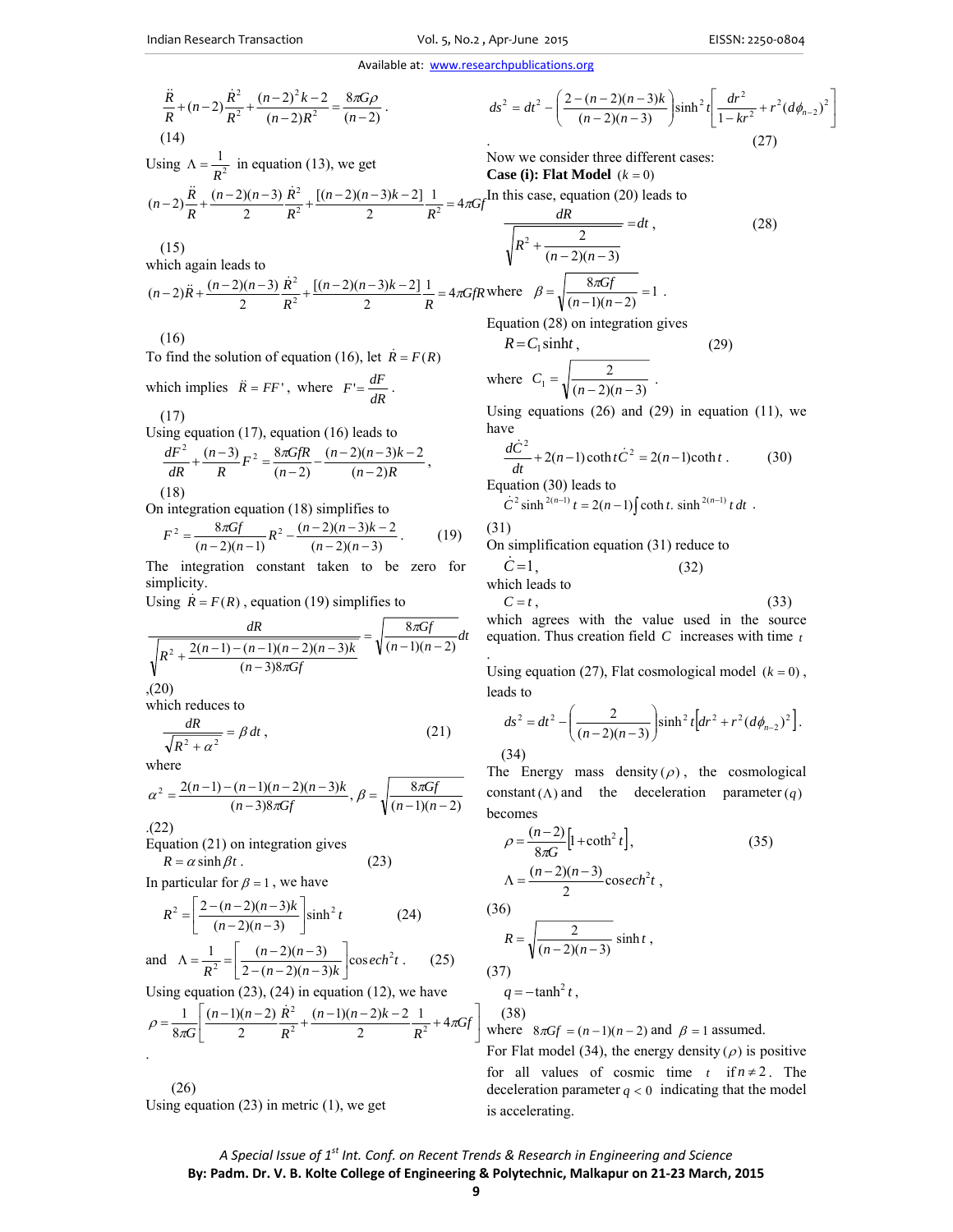#### Available at: www.researchpublications.org

# **Case (ii): Closed Model**  $(k = 1)$

In this case, equation (20) leads to

$$
\frac{dR}{\sqrt{R^2 + \frac{2 - (n-2)(n-3)}{(n-2)(n-3)}}} = dt \quad , \tag{39}
$$

where  $\beta = \sqrt{\frac{8\pi Gf}{(n-1)(n-2)}} = 1$ . Equation (39) on integration gives

$$
R = C_2 \sinh t ,
$$
  
(40)

where 
$$
C_2 = \sqrt{\frac{2 - (n-2)(n-3)}{(n-2)(n-3)}}
$$
.

Using equations  $(26)$  and  $(40)$  in equation  $(11)$ , we have

$$
\frac{d\dot{C}^2}{dt} + 2(n-1)\coth t \dot{C}^2 = 2(n-1)\coth t
$$
. (41)

Equation (41) leads to

$$
\dot{C}^2 \sinh^{2(n-1)} t = 2(n-1) \int \coth t \cdot \sinh^{2(n-1)} t \, dt \quad (42)
$$

On simplification equation (42) reduce to

$$
\dot{C}=1,
$$

 (43) which leads to

 $C = t$ ,

(44)

which agrees with the value used in the source equation. Thus creation field *C* increases with time *t*

. Using equation (27), Closed cosmological model  $(k = 1)$ , leads to

$$
ds^{2} = dt^{2} - \left(\frac{2 - (n - 2)(n - 3)}{(n - 2)(n - 3)}\right) \sinh^{2} t \left[\frac{dr^{2}}{1 - r^{2}} + r^{2} (d\phi_{n-2})^{2}\right]
$$
\n(45)

The Energy mass density  $(\rho)$ , the cosmological constant ( $\Lambda$ ) and the deceleration parameter (q) becomes

$$
\rho = \frac{1}{8\pi G} \left[ \frac{2(n-2)\coth^2 t + 2(n-2)}{2 - (n-2)(n-3)} \right], \quad (46)
$$
  

$$
\Lambda = \frac{(n-2)(n-3)}{2 - (n-2)(n-3)} \cscch^2 t, \quad (47)
$$
  

$$
R = \sqrt{\frac{2 - (n-2)(n-3)}{(n-2)(n-3)}} \sinh t, \quad (48)
$$
  

$$
q = -\tanh^2 t,
$$

$$
(49)
$$

where  $8\pi Gf = (n-1)(n-2)$  and  $\beta = 1$  assumed.

For Closed model (45), the energy density ( $\rho$ ) is positive for all values of cosmic time *t* if  $n \neq 2$ ;  $1 < n < 4$ . The deceleration parameter  $q < 0$ indicating that the model is accelerating.

**Case (iii): Open Model**  $(k = -1)$ 

In this case, equation (20) leads to

$$
\frac{dR}{\sqrt{R^2 + \frac{2 + (n-2)(n-3)}{(n-2)(n-3)}}} = dt
$$
\n
$$
\text{where } \beta = \sqrt{\frac{8\pi Gf}{(n-1)(n-2)}} = 1.
$$
\nEquation (50) on integration gives\n
$$
R = C_3 \sinh t,
$$
\n(51)

$$
\text{where } C_3 = \sqrt{\frac{2 + (n - 2)(n - 3)}{(n - 2)(n - 3)}} \text{ .}
$$

Using equations  $(26)$  and  $(51)$  in equation  $(11)$ , we have

$$
\frac{d\dot{C}^2}{dt} + 2(n-1)\coth t \dot{C}^2 = 2(n-1)\coth t \; .
$$
\n(52)

Equation (52) leads to

$$
\dot{C}^2 \sinh^{2(n-1)} t = 2(n-1) \int \coth t \cdot \sinh^{2(n-1)} t \, dt \; .
$$

(53)

On simplification equation (53) reduce to

 $C = 1$ , (54) which leads to

$$
C=t,
$$

(55)

which agrees with the value used in the source equation. Thus creation field *C* increases with time *t* .

Using equation (27), Open cosmological model  $(k = -1)$ , leads to

$$
ds^{2} = dt^{2} - \left(\frac{2 + (n - 2)(n - 3)}{(n - 2)(n - 3)}\right) \sinh^{2} t \left[\frac{dr^{2}}{1 + r^{2}} + r^{2} (d\phi_{n-2})^{2}\right]
$$

(56)

The Energy mass density  $(\rho)$ , the cosmological constant  $(\Lambda)$  and the deceleration parameter  $(q)$ becomes

$$
\rho = \frac{1}{8\pi G} \left[ \frac{2(n-2)\coth^2 t + 2(n-2)}{2 + (n-2)(n-3)} \right], (57)
$$
  
\n
$$
\Lambda = \frac{(n-2)(n-3)}{2 + (n-2)(n-3)} \cosech^2 t, (58)
$$
  
\n
$$
R = \sqrt{\frac{2 + (n-2)(n-3)}{(n-2)(n-3)}} \sinh t, (59)
$$
  
\n
$$
q = -\tanh^2 t, (60)
$$

where  $8\pi Gf = (n-1)(n-2)$  and  $\beta = 1$  assumed.

For Open model (56), the energy density ( $\rho$ ) is positive for all values of cosmic time *t* if  $n \neq 2$ ;  $n^2 - 5n + 8 > 0$ . The deceleration parameter  $q < 0$  indicating that the model is accelerating.